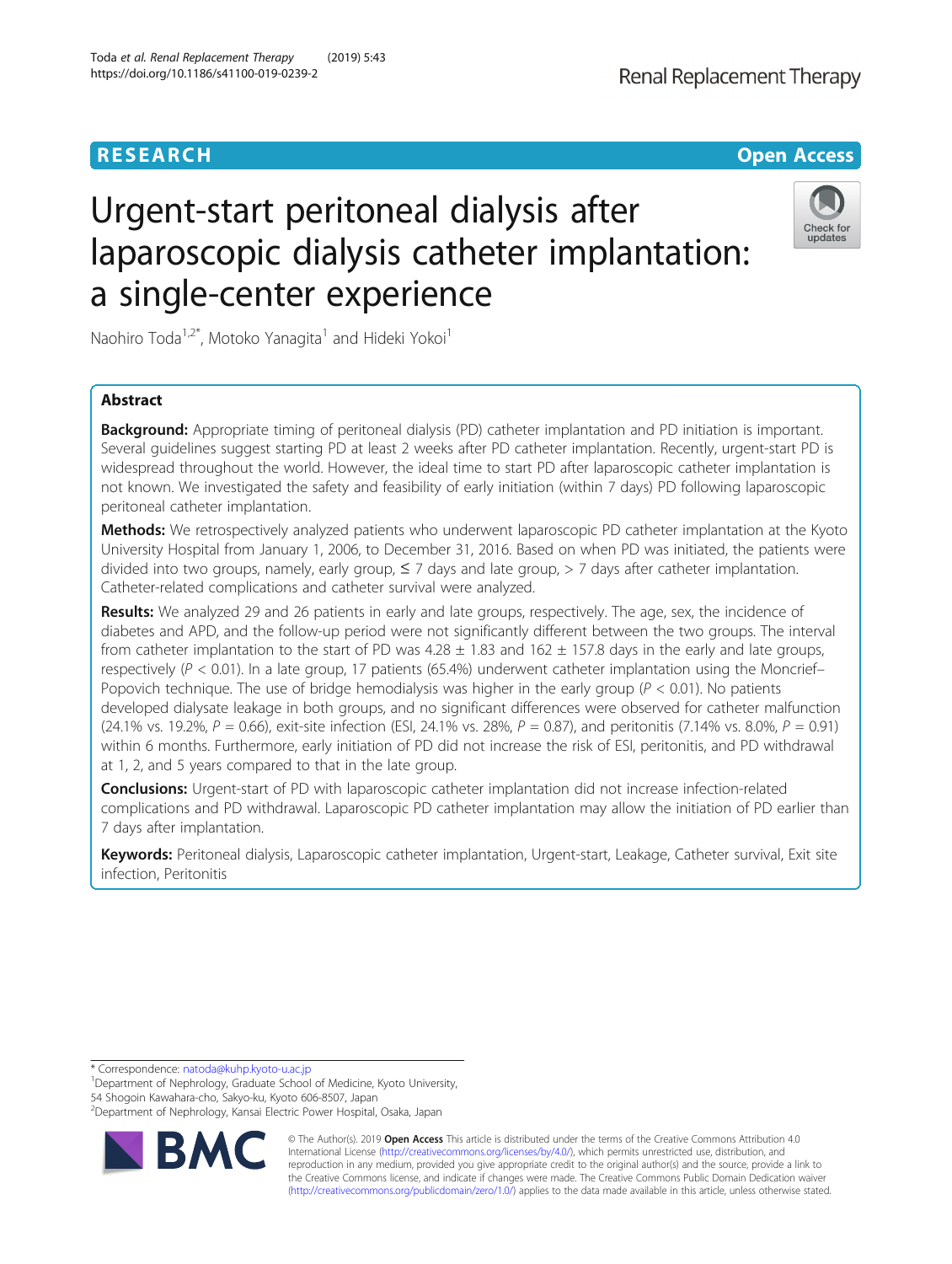# Introduction

Peritoneal dialysis (PD) is an established method of home dialysis for patients with end-stage renal failure [[1\]](#page-6-0). Currently, different catheter implantation techniques, such as open surgical placement, Moncrief– Popovich technique, peritoneoscopic placement, Seldinger technique, and laparoscopic placement, are in practice. The implantation technique may influence the occurrence of complications. In case of PD catheter implantation, the laparoscopic approach enables the surgeon to insert the catheter at the correct position under direct vision. Compared with those for open surgery, the meta-analysis of laparoscopic catheter implantation showed high 1-year catheter survival rates and less migration in the laparoscopic groups [\[2](#page-6-0)].

Proper timing of PD catheter implantation and PD initiation is important. Early initiation of PD after catheter implantation is generally avoided because of the increased risk of dialysate leakage and infection [[3\]](#page-6-0). Thus, several guidelines include from the International Society of Peritoneal Dialysis (ISPD) suggest the initiation of PD at least 2 weeks after PD catheter implantation [[4,](#page-6-0) [5](#page-6-0)]. In contrast, delaying PD initiation may increase the risk of bridge hemodialysis, which has an additional risk of complications, costs, and prolonged patient discomfort from uremia. To address this problem, several studies showed that starting PD within 14 days after catheter implantation is not associated with catheter-related complications [\[6](#page-6-0)–[8\]](#page-6-0). Recently, initiation of PD earlier than 2 weeks after catheter implantation is called "urgent-start PD", and interest in the practice of urgentstart PD is spread internationally. In contrast, Ranganathan et al. conducted a randomized control trial (RCT) and showed that the risk of dialysate leakage was higher in groups that started PD 1 week after catheter implantation than in groups that started PD 2 weeks and 4 weeks after catheter implantation [[9\]](#page-6-0). However, these results are due to open surgical implantation. The ideal time to start PD after laparoscopic catheter implantation is not known. Therefore, in this study, we aimed to investigate the safety and feasibility of early initiation (within 7 days) PD following laparoscopic peritoneal catheter implantation.

# Methods

# Participants

The retrospective study included all adult patients who started PD at the Kyoto University Hospital from January 1, 2006, to December 31, 2016. During this period, all patients who started PD at the Kyoto University Hospital underwent laparoscopic catheter implantation. Patients who could not be followed-up at least within 6 months after PD initiation and had catheter implantation at another hospital were excluded. We analyzed the patients to determine whether catheter loss due to catheter malfunction or exit-site infection (ESI) and peritonitis developed within 6 months. If the patient underwent more than one Tenckhoff catheter implantation during the observation period, only the first episode was considered for analysis. The patients were divided into the following two groups, based on when PD was initiated: those who started PD earlier than 7 days (early group) and later than 8 days (late group) after catheter implantation. Outcomes measured were the incidence of dialysate leakage, catheter malfunctions, ESI, and peritonitis within 6 months after PD initiation (all course, gram-positive coccus) and ESI-free patient survival, peritonitis-free survival, and catheter survival after PD initiation. The medical records of the patients were collected and analyzed until the time of death, transfer to hemodialysis, and transplantation or December 31, 2016, whichever came first. An experienced nephrologist reviewed the chart.

## Laparoscopic catheter implantation

A double-cuffed swan neck PD catheter (JB-5A, Hayashidera, Kanazawa, Japan) was used for catheter placement in our hospital. All patients were under general anesthesia during the operation. The laparoscopic trocar was inserted in the opposite side periumbilical region exit-site. Carbon dioxide insufflation was performed to achieve pneumoperitoneum, and the laparoscopic camera was introduced via the port for general inspection of the abdominal and pelvic cavity. A vertical 5 cm incision was on the 2 cm lower than the navel and on the rectus muscle. The subcutaneous tissue and muscle layers were dissected to the posterior rectus sheath. The purse-suture of the peritoneum was performed under the vision of the laparoscopic camera. A 5-mm hole was created in the center of purse-suture, and Tenckhoff catheter with stylet was inserted in the peritoneal cavity. The tip of the catheter was placed in the pelvis under the vision of the laparoscopic camera. Catheter function was then tested by infusing 500 ml of 0.9% sodium chloride in peritoneal cavity and immediately draining. If the flow was good, purse-suture was placed on the internal cuff. The rectus muscle was closed. The catheter was tunneled in a smoothly curved fashion, and exit-site was made in the lower abdomen. The peritoneum and anterior rectus sheath of the camera port were closed. Finally, subcutaneous of all incisions were stitched.

In the case of the Moncrief-Popovich technique was used, the external segment of the catheter was buried in subcutaneous tissue at the time of catheter implantation.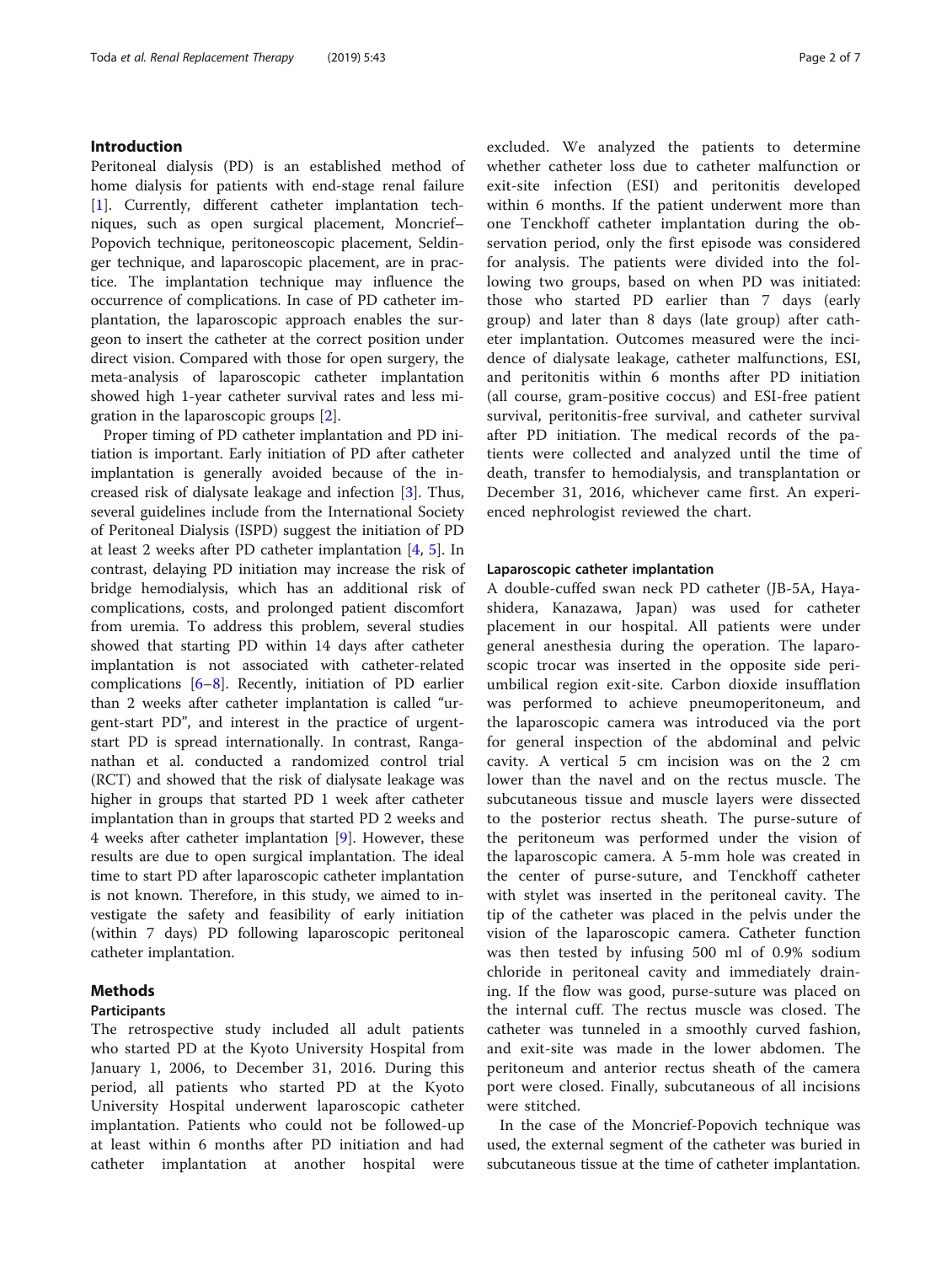In the time of PD initiation, the catheter was exteriorized by a small incision.

#### Peritoneal dialysis protocol

All patients were administered prophylactic intravenous antibiotics before PD catheter implantation. The dressing at the exit site was not changed for at least 1 week postoperatively. The exit site was examined for leakage daily from the time of initiation of PD to 1 week after initiation. After discharge, the exit site was examined for infection at 2-week intervals for the first 3 months. Daily catheter exit-site care included cleaning the exit site with 4% chlorhexidine after a shower.

Peritoneal dialysis was initiated at a low volume. On day 1, only 500–1000 ml dialysate per session was infused, and the dwell volume was gradually increased to 1500 ml. All exchanges were performed by a PD nurse or under their supervision until approximately 2 weeks. All participants did not use topical antibiotic creams at the exit site.

# Definitions of outcomes

Leakage was defined as leakage of dialysate from the incision wound or exit site. If the fluid was present at the exit site, the glucose level of the fluid was checked. Dialysate leakage was defined when glucose level was higher in the fluid than in the blood. Catheter malfunction was defined as poor outflow and the need to undergo catheterography or alpha replacer technique [[10\]](#page-6-0). Exit-site infection was defined as erythema, edema, tenderness, or drainage from the exit site. Cultures were obtained from the drainage, but a positive growth was not required. Peritonitis was defined as cloudy effluent with  $\geq 100/\mu$ l white blood cells with  $\geq 50\%$  neutrophils.

# Statistical analysis

Data were expressed as mean  $\pm$  SD. Statistical analyses were performed using the Student  $t$  test with the JMP9 statistical software (SAS Institute, Cary, NC, USA). Time to infection was analyzed using the Kaplan–Meier survival analysis and log-rank test.  $P$  values < 0.05 were considered statistically significant.

#### Ethical consideration

This study was approved by the Ethics Committee on Human Research of the Graduate School of Medicine, Kyoto University, and was conducted in accordance with the guidelines of the Helsinki Declaration.

# Results

# Patient background

Of the 63 patients who started PD at the Kyoto University Hospital during the study period, 2 patients underwent catheter implantation at another hospital, 5 patients were

transferred to other hospitals within 6 months of PD initiation, and 1 patient was transferred for renal transplantation. The remaining 55 patients were included for the analysis and divided into two groups based on when PD was initiated after catheter implantation. The early group comprised 29 patients who started PD  $\leq$  7 days after catheter implantation, and the late group comprised 26 patients who started  $PD \geq 8$  days after catheter implantation (Fig. [1\)](#page-3-0). Table [1](#page-3-0) shows the clinical features and laboratory findings when PD started. The mean age was  $57.7 \pm 14.9$ and  $57.2 \pm 11.6$  years in the early and late groups, respectively. The distribution of male participants was 48.3% and 50.0% in the early and late groups, respectively. The age, sex, the incidence of diabetes and APD, and the follow-up period were not significantly different between the two groups. The interval between catheter implantation to the start of PD was  $4.28 \pm 1.83$  and  $162 \pm 157.8$  days in the early and late groups, respectively  $(P < 0.01)$ . In the late group, 17 patients (65.4%) underwent catheter implantation using the Moncrief–Popovich technique. In contrast, no patient in the early group underwent catheter implantation using the Moncrief– Popovich technique ( $P < 0.01$ ). A significant difference was not observed in the use of catheter fixation technique. The use of bridge hemodialysis (HD) was higher in the early group, with 6 patients (20.7%), than in the late group, with 1 patient (3.85%,  $P \leq$ 0.01). The laboratory findings from when PD started showed no significant differences between the two groups for serum hemoglobin, albumin, blood urea nitrogen, sodium, potassium, phosphate, and Creactive protein levels. The serum creatinine level of  $8.05 \pm 1.38$  mg/dl in the early group was lower than that of 10.1  $\pm$  3.74 mg/dl in the late group (P < 0.05). eGFR level of  $5.41 \pm 0.98 \text{ ml/min}/1.73 \text{ m}^2$  in the early group was higher than that of  $4.58 \pm 1.06$ mg/dl in the late group ( $P < 0.01$ ). Serum calcium level of  $8.12 \pm 0.94$  mg/dl in the early group was lower than that of  $8.78 \pm 0.95$  mg/dl in the late group ( $P < 0.05$ ).

# Catheter-related complications within 6 months

Table [2](#page-4-0) shows catheter-related complications within 6 months. None of the patients in either groups developed dialysate leakage. Catheter malfunction occurred in 7 patients (24.1%, 2 patients; dislocation, 1 patient; omentum folding, 1 patient; fibrin, 3 patients; unknown) and 5 patients (19.2%, 2 patients; dislocation, 1 patient; omentum folding, 1 patient; fallopian tube wrapping, 1 patient; unknown) in the early and late groups, respectively. Of these, 2 patients in the early group developed catheter loss by greater omentum folding or dislocation. Exit-site infection developed in 8 (27.6%) and 7 patients (26.9%) in the early and late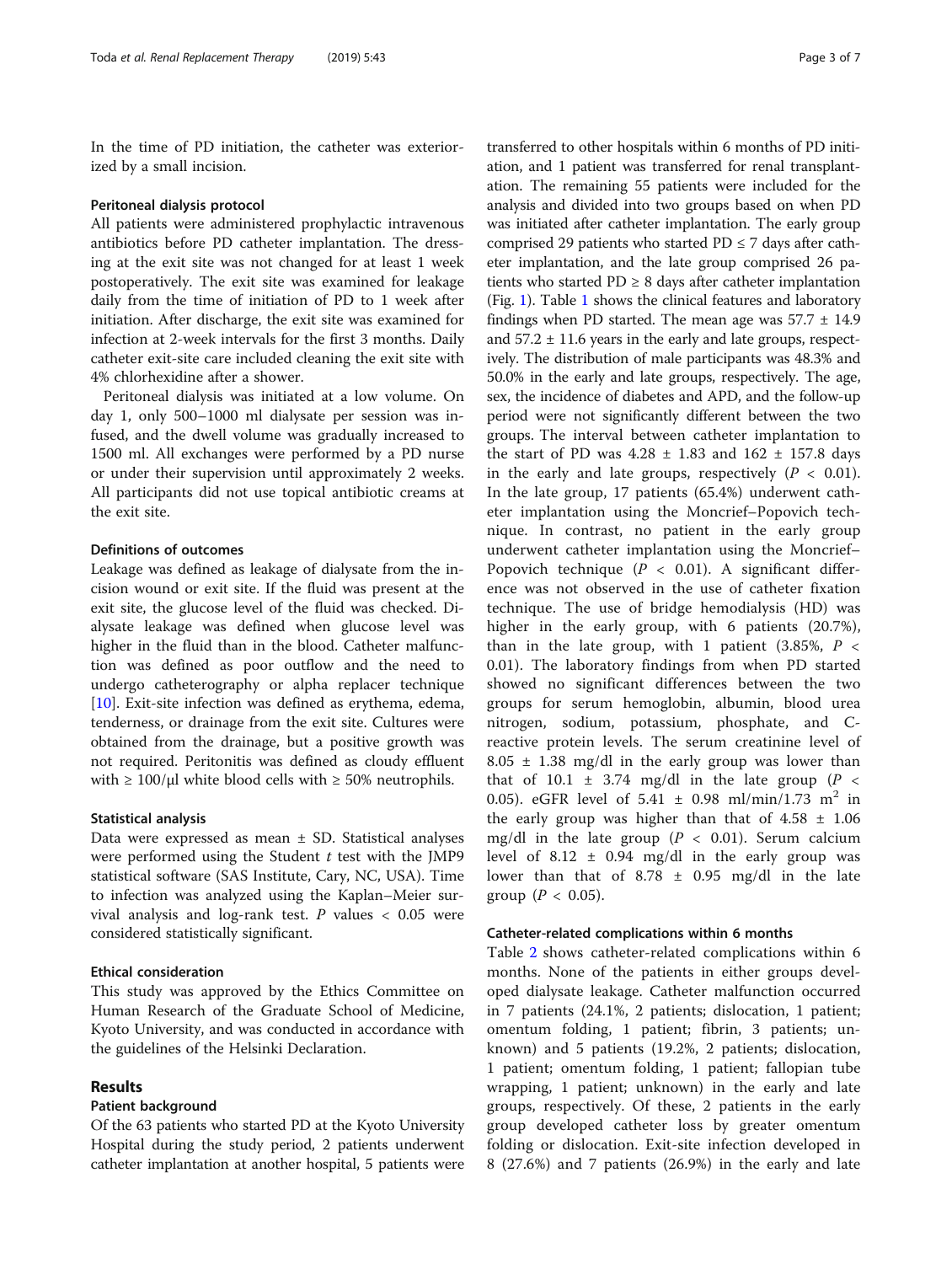<span id="page-3-0"></span>

groups, respectively. Peritonitis developed in 2 patients each in the early (6.9%) and late (7.7%) groups. Significant differences were not observed in the incidence of catheter malfunction ( $P = 0.66$ ), ESI ( $P =$ 0.96), and peritonitis ( $P = 0.91$ ) between the two groups. None of the patients developed catheter loss due to ESI or peritonitis in both groups within 6 months.

# Infective organism in ESI and peritonitis within 6 months

Six patients developed ESI in the early group due to grampositive cocci (MSSA, 6 patients), while 2 patients who developed ESI were culture negative. In contrast, only 3 of the 7 patients in the late group developed ESI due to gram-positive cocci. Two patients developed ESI due to gram-negative rodent, and 2 patients were culturenegative in the late group. No significant differences were found between the two groups with respect to ESI and peritonitis due to gram-positive cocci. Two patients in the early group experienced 2 episodes of Streptococcus-induced peritonitis, and 2 patients in the late group experienced 2 episodes of culture-negative peritonitis. None of the patients experienced ESI together with peritonitis due to the same organism in both groups within 6 months.

**Table 1** Clinical characteristic of the patients ( $n = 55$ )

|                                                                   | Total ( $n = 55$ ) | Early $(n = 29)$ | Late $(n = 26)$  | $P$ value |
|-------------------------------------------------------------------|--------------------|------------------|------------------|-----------|
| Age                                                               | $57.5 \pm 13.3$    | $57.7 \pm 14.9$  | $57.2 \pm 11.6$  | 0.593     |
| Sex (male)                                                        | 27 (49.1%)         | 14 (48.3%)       | 13 (50.0%)       | 0.593     |
| <b>Diabetes</b>                                                   | 8(14.5%)           | 5(17.2%)         | 3 (11.5%)        | 0.708     |
| Duration between the start of PD and catheter implantation (days) | $78.6 \pm 18.0$    | $4.28 \pm 1.83$  | $162 \pm 157.8$  | < 0.01    |
| Moncrief-Popovich technique                                       | 17 (31.0%)         | $0(0.00\%)$      | 17 (65.4%)       | < 0.01    |
| Catheter fixation                                                 | 15 (27.2%)         | 8 (27.6%)        | 7(26.9%)         | 1.00      |
| Bridge hemodialysis                                               | 7 (12.7%)          | 6(20.7%)         | 1(3.85%)         | < 0.05    |
| Hemoglobin (g/dl)                                                 | $9.72 \pm 1.53$    | $9.73 \pm 0.29$  | $9.72 \pm 0.30$  | 0.99      |
| Albumin (g/dl)                                                    | $3.76 \pm 0.54$    | $3.72 \pm 0.53$  | $3.80 \pm 0.56$  | 0.57      |
| BUN (mg/dl)                                                       | $87.0 \pm 3.30$    | $85.5 \pm 6.29$  | $88.7 \pm 6.53$  | 0.73      |
| Creatinine (mg/dl)                                                | $9.06 \pm 2.95$    | $8.05 \pm 1.38$  | $10.1 \pm 3.74$  | < 0.05    |
| eGFR (ml/min/1.73 m <sup>2</sup> )                                | $5.01 \pm 1.10$    | $5.41 \pm 0.98$  | $4.58 \pm 1.06$  | < 0.01    |
| Sodium (mEq/L)                                                    | $139.2 \pm 2.85$   | $138.8 \pm 2.53$ | $139.8 \pm 3.13$ | 0.19      |
| Potassium (mEg/L)                                                 | $4.85 \pm 0.76$    | $4.91 \pm 1.72$  | $4.78 \pm 2.00$  | 0.51      |
| Calcium (mg/dl)                                                   | $8.45 \pm 1.00$    | $8.12 \pm 0.94$  | $8.78 \pm 0.95$  | < 0.05    |
| Phosphorus (mg/dl)                                                | $6.19 \pm 1.85$    | $6.01 \pm 1.72$  | $6.38 \pm 2.00$  | 0.47      |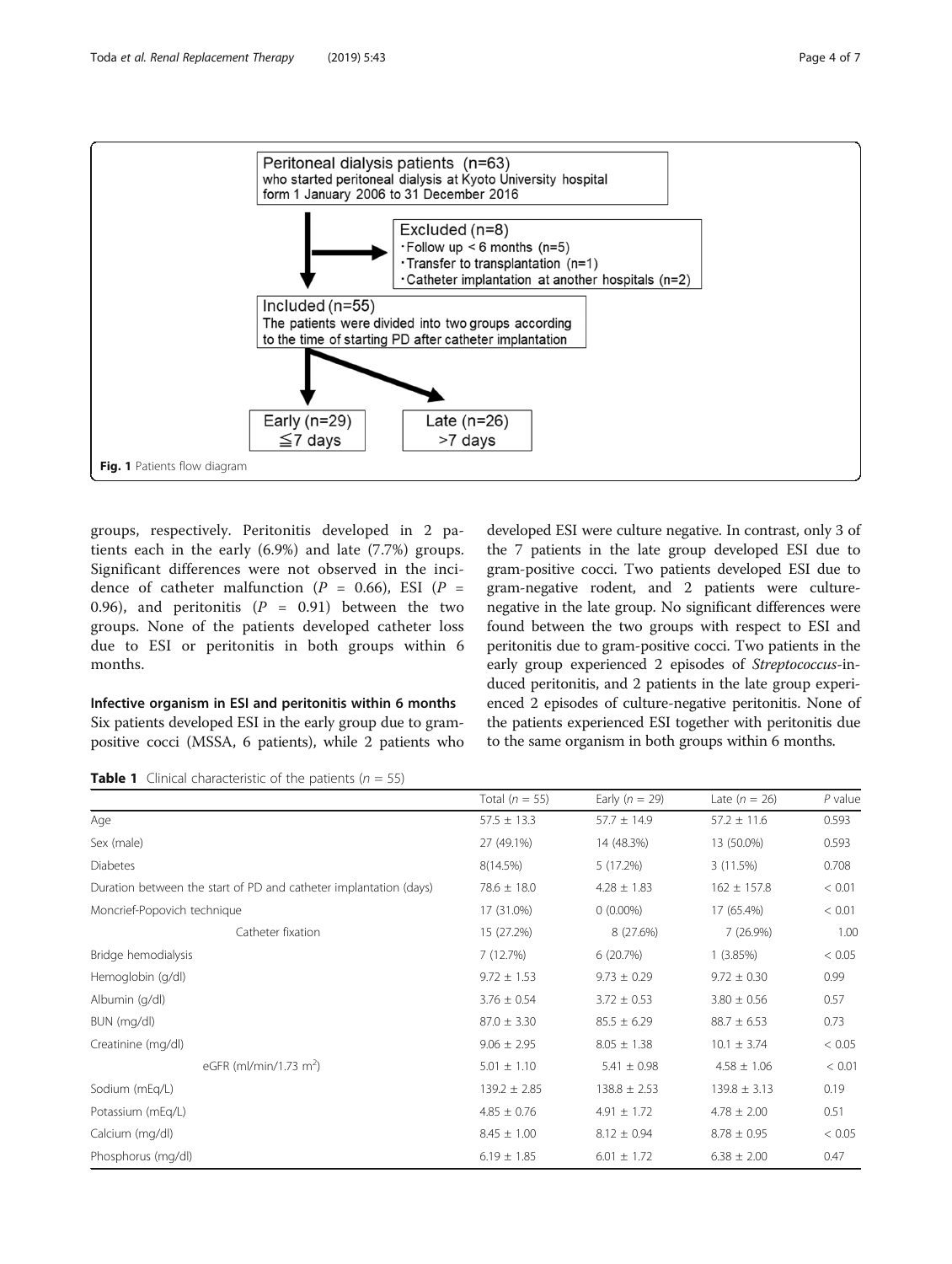| Early $(n = 29)$ | Late $(n = 26)$  | P value |
|------------------|------------------|---------|
|                  | $\left( \right)$ |         |
| 7(24.1%)         | $5(19.2\%)$      | 0.66    |
| 8 (27.6%)        | $7(26.9\%)$      | 0.96    |
| $2(6.9\%)$       | 2(7.7%)          | 0.91    |
|                  |                  |         |

<span id="page-4-0"></span>Table 2 Catheter-related complications within 6 months

# Long-term outcomes of ESI, peritonitis, and catheter survival

The follow-up period was  $47.9 \pm 5.22$  months and 58.3 ± 6.53 months in the early and late groups, respectively. The ESI-free survival rates at 1, 2, and 5 years were 66.5%, 35.8%, and 30.7%, and 65.0%, 56.0%, and 44.5% in the early and late groups, respectively (Fig. 2a). The incidence of ESI tended to be higher in the early group, but it was not significant (log-rank  $P = 0.38$ ). The peritonitis-free survival rates at 1, 2, and 5 years were 92.4%, 79.6%, and 61.3%, and 92.3%, 83.5%, and 68.4% in the early and late groups, respectively (Fig. 2b). The catheter survival rates at 1, 2, and 5 years were 92.9%, 88.6%, and 73.2%, and 96.0%, 87.7%, and 83.0% in early and late groups, respectively (Fig. 2c). No significant difference in the incidence of peritonitis  $(P = 0.95)$  and catheter survival ( $P = 0.78$ ) between groups.

# Discussion

This observational study suggested that early initiation of PD after laparoscopic dialysis catheter implantation does not increase the risk of catheter-related complications. This study is the first to evaluate the clinical outcomes of PD patients, depending on the timing of PD initiation after laparoscopic catheter implantation.

Urgent-start dialysis is commonly performed by hemodialysis using a temporary central venous catheter. However, the use of a central venous catheter led to

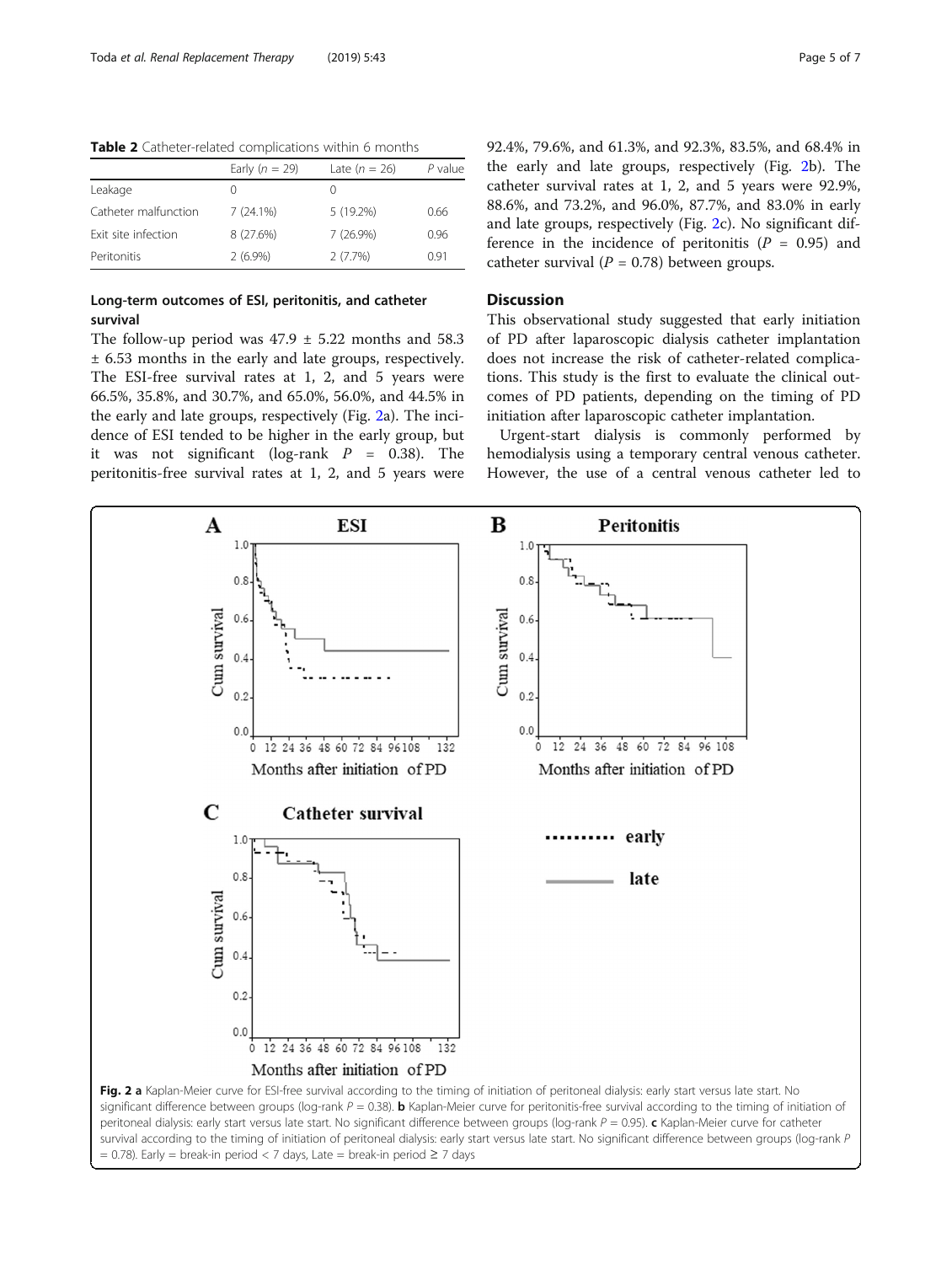increased incidence of infection and mortality [\[11,](#page-6-0) [12](#page-6-0)]. Jin et al. reported urgent-start PD was associated with fewer short-term dialysis-related complications and survival rates similar to those observed for urgent-start HD [[13\]](#page-6-0). Thus, interest in the practice of urgent-start PD is increasing, and several studies have reported the safety and efficacy of urgent-start PD [\[14\]](#page-6-0). Although many reports defined urgent-start as who started PD earlier than 2 weeks, we defined early group who started PD earlier than 7 days. The short break-in period after catheter implantation can reduce the duration of hospitalization.

The timing of PD initiation from catheter implantation is one of the important problems in PD treatment. The ISPD guideline suggested that catheter implantation should be performed at least 2 weeks before PD initiation. A shorter duration may not allow for adequate healing of the surgical wound, which leads to increased risk of dialysate leakage, resulting in an increased incidence of ESI and peritonitis [[6](#page-6-0)]. In an observational study, which reported PD initiated within 1 week after catheter implantation by open surgery, only 3 out of 922 patients developed dialysate leakage [\[15](#page-6-0)]. Once dialysis leakage occurs, it leads to increased risk of catheterrelated infections. Holley et al. showed 42% concurrence of dialysate leakage and infection  $[16]$  $[16]$ . In this study, no episodes of dialysate leakage occurred in both groups. This low incidence of dialysate leakage in this study may lead to no significant difference in incidences of ESI, peritonitis, and catheter survival.

Ranganathan et al. showed that the risk of dialysate leakage in groups that started PD 1 week after catheter implantation (28.4%) was higher than in groups that started PD 2 weeks after catheter implantation (2.8%) in a timely PD study. However, catheter infection and technique failure were not significantly different in both groups [[9\]](#page-6-0). Another report also showed that although leakage increased in urgent-start PD, no significant difference in infectious complications and technique survival was observed compared with conventional-start PD [[14\]](#page-6-0). In this study, the start volume of dialysate was 500 ml and the volume was gradually increased to 1500 ml. On the other hand, Song et al. showed that immediate full volume dialysate exchange did not cause leakage and catheter loss after percutaneous insertion [[17\]](#page-6-0). These results of catheter-related infection and of technique failure are consistent with our results. The difference between the results pertaining to leakage in this study and those in previous studies by open surgery may be due to laparoscopic catheter implantation.

Laparoscopic catheter implantation needs more incisions and operation time, but it has the advantage of direct visual placement of the catheter and adhesiolysis. Recently, an RCT comparing open versus laparoscopic catheter implantation was published. In this RCT study,

PD was started 2 to 4 weeks after catheter implantation. This study revealed that dialysate leakage only occurred in 1 out of 46 patients in the laparoscopic group and in none of the 44 patients in the open surgery group. No statistically significant difference was observed in the incidence of ESI and peritonitis [[18\]](#page-6-0). Compared with open surgery, the meta-analysis of laparoscopic catheter implantation showed no statistically significant difference in the incidence of leakage. In addition, the odds ratio of peritonitis and ESI in laparoscopic implantation was smaller but not significant compared to that in open surgery [\[2](#page-6-0), [19](#page-6-0)]. The time to start PD after catheter implantation in meta-analysis was varied. Therefore, it is difficult to draw a definite conclusion for the leakage. Tsimoyiannis et al. conducted an RCT to investigate the results of laparoscopic versus open surgery. Peritoneal dialysis was started 24 to 48 h later. Fluid leakage was observed in 8 patients in the open surgery group, but in none of the patients in the laparoscopic group [\[20\]](#page-6-0). This result indicates that laparoscopic catheter implantation allows early start of dialysis without fluid leakage.

In this study, the serum calcium level was lower and the use of bridge HD was higher in the early group than in the late group. Hypocalcemia during the pre-dialysis period has been reported as a risk factor of PD technique failure [\[21\]](#page-6-0). In addition, the increased use of bridge HD in the early group suggests that many of these patients were unplanned dialysis start or late referral and the general condition of patients was poor compared with that of the patients in the late group. Despite these patient conditions in the early group, no significant difference was observed in the incidence of ESI, peritonitis, and catheter survival. These data support our findings of the safety of early peritoneal dialysis initiation within 7 days after laparoscopic catheter implantation.

This study has several limitations. The sample size was small, and it was an observational study. These limitations could be addressed with RCTs. Further RCTs are needed to confirm our observation. The strengths of this study are that it is the first study to evaluate the clinical outcomes of PD patients, depending on the timing of PD initiation after laparoscopic catheter implantation. In addition, our results that early PD initiation did not increase catheter-related infections were consistent with those reported in previous open surgery studies.

# Conclusions

In conclusion, the patients who started PD early after laparoscopic catheter implantation did not have an increased risk of ESI, peritonitis, and technique failure. Laparoscopic PD catheter implantation may allow the initiation of PD earlier than 7 days after implantation.